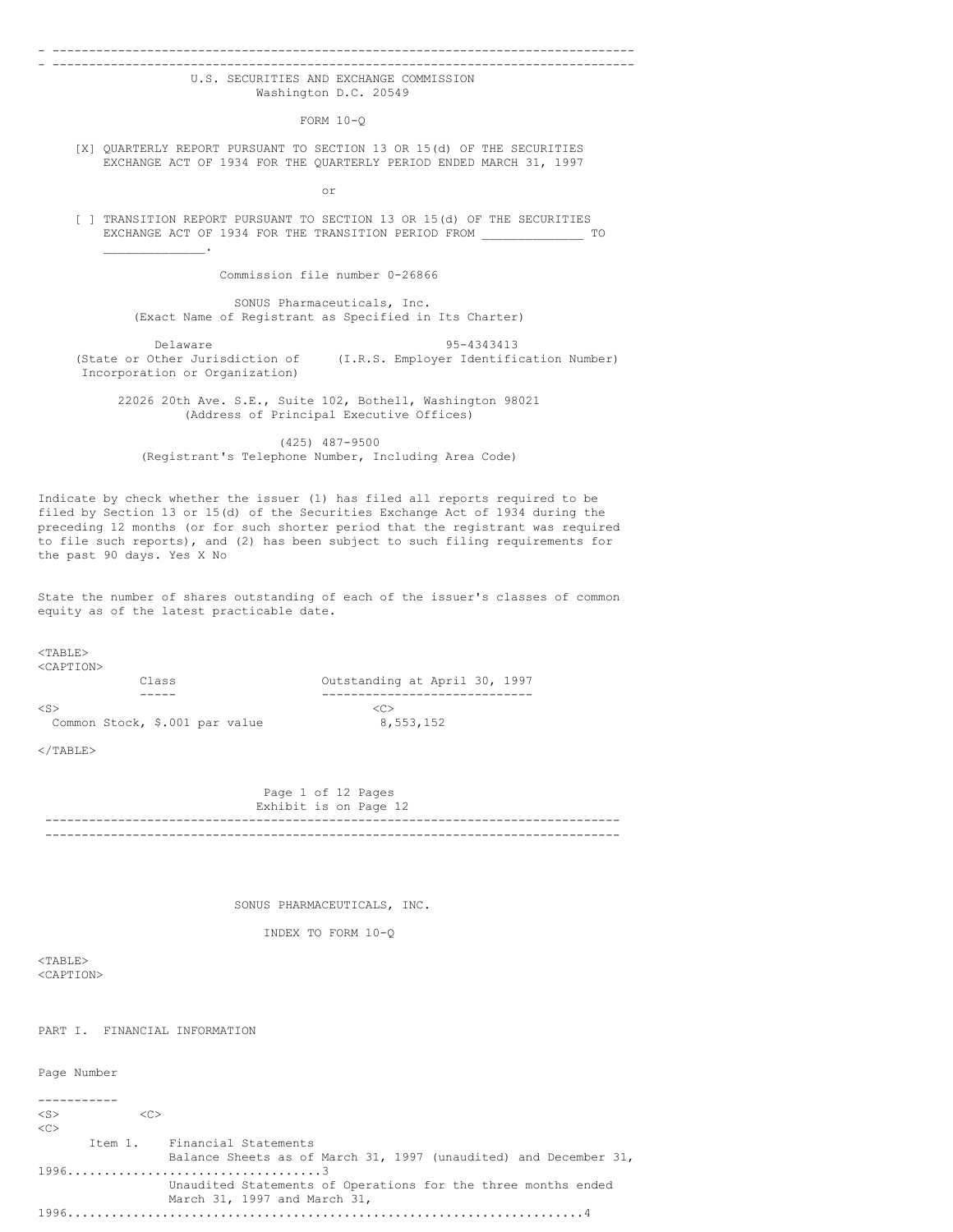| Unaudited Statements of Cash Flow for the three months ended March 31, 1997 and<br>March 31,                                                    |                                                           |                                                             |
|-------------------------------------------------------------------------------------------------------------------------------------------------|-----------------------------------------------------------|-------------------------------------------------------------|
|                                                                                                                                                 |                                                           |                                                             |
| Notes to Financial                                                                                                                              |                                                           |                                                             |
| Management's Discussion and Analysis of Financial Condition and Results of<br>Item 2.<br>Operations7                                            |                                                           |                                                             |
| PART II. OTHER INFORMATION                                                                                                                      |                                                           |                                                             |
| Exhibits and Reports on Form 8-<br>Item 6.                                                                                                      |                                                           |                                                             |
|                                                                                                                                                 |                                                           |                                                             |
| SIGNATURES                                                                                                                                      |                                                           |                                                             |
| $\langle$ /TABLE>                                                                                                                               |                                                           |                                                             |
| 2<br>ITEM 1. FINANCIAL STATEMENTS                                                                                                               |                                                           |                                                             |
| SONUS PHARMACEUTICALS, INC.                                                                                                                     |                                                           |                                                             |
| BALANCE SHEETS                                                                                                                                  |                                                           |                                                             |
| $<$ TABLE><br><caption></caption>                                                                                                               |                                                           |                                                             |
|                                                                                                                                                 | MARCH 31,<br>1997                                         | DECEMBER 31,<br>1996                                        |
| ASSETS<br>$<$ S $>$                                                                                                                             | ------------<br>(UNAUDITED)<br>$<<$ $<$ $>$               | ------------<br><<                                          |
| Current assets:                                                                                                                                 | \$5,652,651                                               | \$7,236,615                                                 |
| Prepaid expenses and other current assets                                                                                                       | 19,982,889<br>316,412                                     | 17,894,450<br>397,733                                       |
|                                                                                                                                                 | ------------<br>25,951,952                                | ------------<br>25,528,798                                  |
| Equipment, furniture and leasehold improvements, net of accumulated<br>depreciation of $$1,267,204$ and $$1,144,721$                            | 1,199,858                                                 | 1,168,503                                                   |
|                                                                                                                                                 | 64,878<br>____________                                    | 64,878<br>------------                                      |
|                                                                                                                                                 | \$27,216,688<br>-------------                             | \$26, 762, 179<br>=============                             |
| LIABILITIES AND STOCKHOLDERS' EQUITY                                                                                                            |                                                           |                                                             |
| Current liabilities:<br>Accounts payable and accrued expenses                                                                                   | \$5,000,000<br>2,141,996                                  | \$5,000,000<br>2,203,806                                    |
| Accrued clinical trial expenses                                                                                                                 | 1,384,805<br>$-$                                          | 1,213,563<br>1,000,000                                      |
| Current portion of capitalized lease obligations                                                                                                | 215,257                                                   | 228,049<br>------------                                     |
|                                                                                                                                                 | 8,742,058                                                 | 9,645,418                                                   |
| Capitalized lease obligations, less current portion<br>Commitments                                                                              | 205,827                                                   | 239,511                                                     |
| Stockholders' equity:<br>Preferred stock, \$.001 par value:<br>$5,000,000$ authorized; no shares outstanding<br>Common stock, \$.001 par value: |                                                           |                                                             |
| 20,000,000 shares authorized; 8,533,387 and 8,530,911<br>shares issued and outstanding in 1997 and 1996, respectively.                          | 34, 313, 354<br>(16,008,897)<br>(35, 654)<br>------------ | 34, 275, 015<br>(17, 355, 374)<br>(42, 391)<br>------------ |
|                                                                                                                                                 | 18,268,803<br>------------                                | 16,877,250<br>------------                                  |
| Total liabilities and stockholders' equity                                                                                                      | \$27,216,688<br>============                              | \$26, 762, 179<br>============                              |
| $\langle$ /TABLE>                                                                                                                               |                                                           |                                                             |

See accompanying notes.

# 3

SONUS PHARMACEUTICALS, INC.

STATEMENTS OF OPERATIONS (UNAUDITED)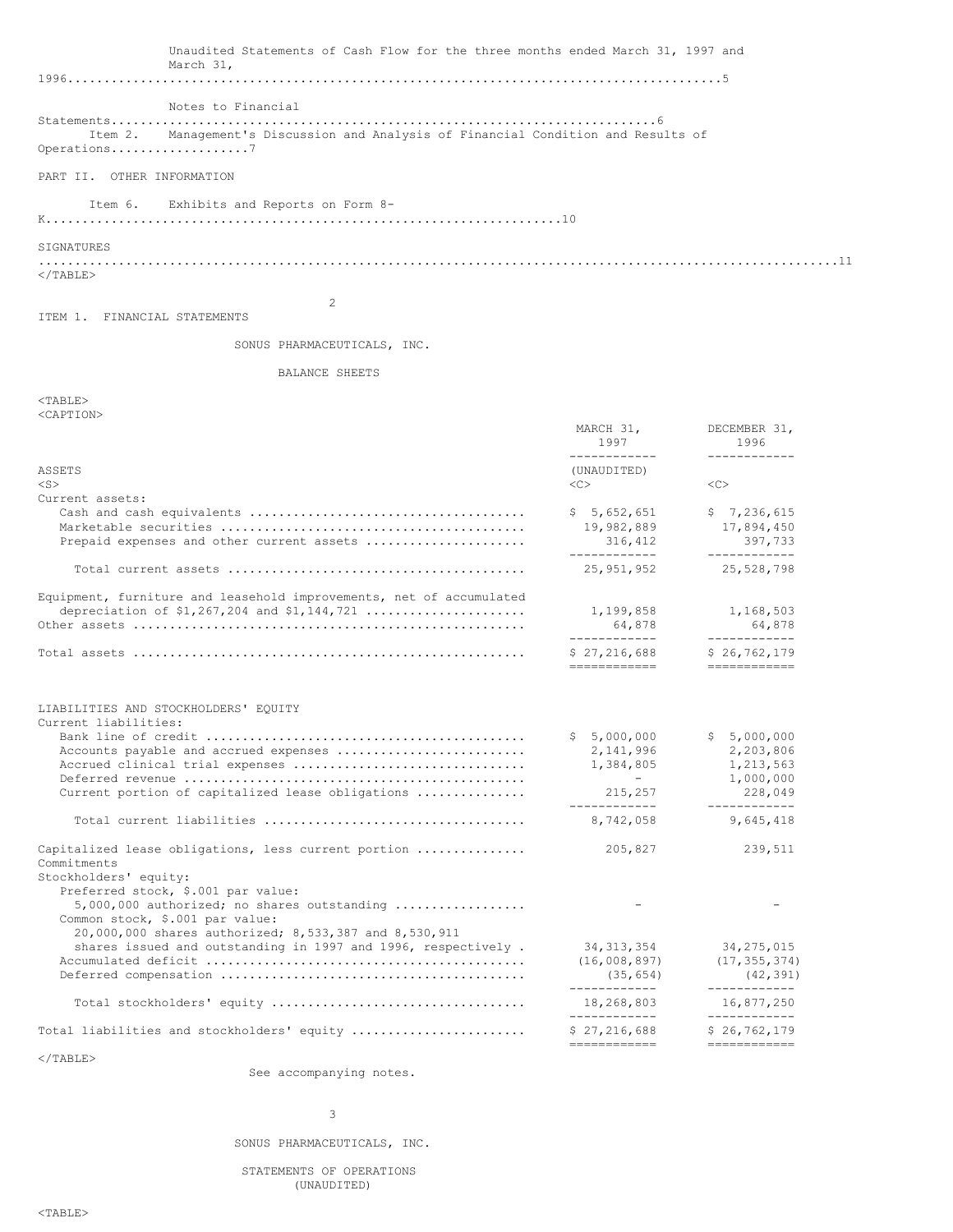|                                                           | THREE MONTHS ENDED<br>MARCH 31,<br>------------------------------ |                                                |
|-----------------------------------------------------------|-------------------------------------------------------------------|------------------------------------------------|
|                                                           | 1997                                                              | 1996                                           |
| $<$ S $>$<br>Revenues:                                    | $\langle$ C> $\sim$                                               | < <c></c>                                      |
| Collaborative agreements<br>Operating expenses:           | \$5,100,000                                                       | \$<br>400,000                                  |
| Research and development<br>General and administrative    | 2,583,986<br>1,187,610                                            | 4,218,280<br>926,511                           |
|                                                           | 3,771,596<br>-----------                                          | 5,144,791                                      |
| Other income (expense):                                   | 1,328,404                                                         | (4, 744, 791)                                  |
|                                                           | 249,971<br>(32, 188)<br>___________                               | 132,571<br>(55, 483)<br>___________            |
| Income (loss) before income taxes                         | 190,000<br>-----------                                            | 1,546,187 (4,667,703)<br>40,000<br>----------- |
|                                                           | \$1,356,187<br>------------                                       | \$(4, 707, 703)<br>------------                |
| Net income (loss) per share                               | $\mathsf{S}$ 0.14<br>------------                                 | $\text{S}$ (0.56)<br>============              |
| Shares used in computation of net income (loss) per share | ------------                                                      | 9,502,357 8,449,879<br>------------            |

 $<$ /TABLE>

See accompanying notes.

4

# SONUS PHARMACEUTICALS, INC.

STATEMENTS OF CASH FLOWS

(UNAUDITED)

 $<$ TABLE> <CAPTION>

|                                                                                                                                                                                          | Three Months Ended<br>March 31,<br>------------------------------- |                                                                       |
|------------------------------------------------------------------------------------------------------------------------------------------------------------------------------------------|--------------------------------------------------------------------|-----------------------------------------------------------------------|
|                                                                                                                                                                                          | 1997<br>____________                                               | 1996                                                                  |
| $<$ S $>$<br>OPERATING ACTIVITIES                                                                                                                                                        | $\langle C \rangle$                                                | < <sub></sub>                                                         |
| Adjustments to reconcile net income (loss) to net cash provided by (used in)<br>operating activities:                                                                                    | \$1,356,187                                                        | \$ (4, 707, 703)                                                      |
| Amortization of premium (discount) on marketable securities<br>Changes in operating assets and liabilities:                                                                              | 122,483<br>(30, 949)<br>6,737<br>(840)                             | 97,309<br>(40, 549)<br>12,920<br>$---$                                |
|                                                                                                                                                                                          | 81,321<br>(61, 809)<br>171,242<br>(1,000,000)                      | 14,275<br>370,783<br>437, 114<br>$\sim$ $ -$                          |
| Net cash provided by (used in) operating activities                                                                                                                                      |                                                                    | 644, 372 (3, 815, 851)                                                |
| INVESTING ACTIVITIES<br>Purchases of equipment, furniture and leasehold improvements<br>Proceeds from sale of marketable securities<br>Proceeds from maturities of marketable securities | (153, 838)<br>2,000,000<br>3,939,376                               | (52, 322)<br>$(8,005,737)$ $(17,598,744)$<br>20,853,098<br>$\sim$ $-$ |
| Net cash provided by (used in) investing activities                                                                                                                                      | -------------<br>(2, 220, 199)                                     | ------------<br>3,202,032                                             |
| FINANCING ACTIVITIES                                                                                                                                                                     | 5,000,000<br>(5,000,000)<br>(46, 476)<br>38,339<br>-------------   | 5,000,000<br>(5,000,000)<br>(52, 315)<br>24,324<br>____________       |
|                                                                                                                                                                                          | (8, 137)<br>_____________                                          | (27, 991)<br>------------                                             |
| Change in cash and cash equivalents for the period<br>Cash and cash equivalents at beginning of period                                                                                   | (1, 583, 964)<br>7,236,615                                         | (641, 810)<br>5,656,620                                               |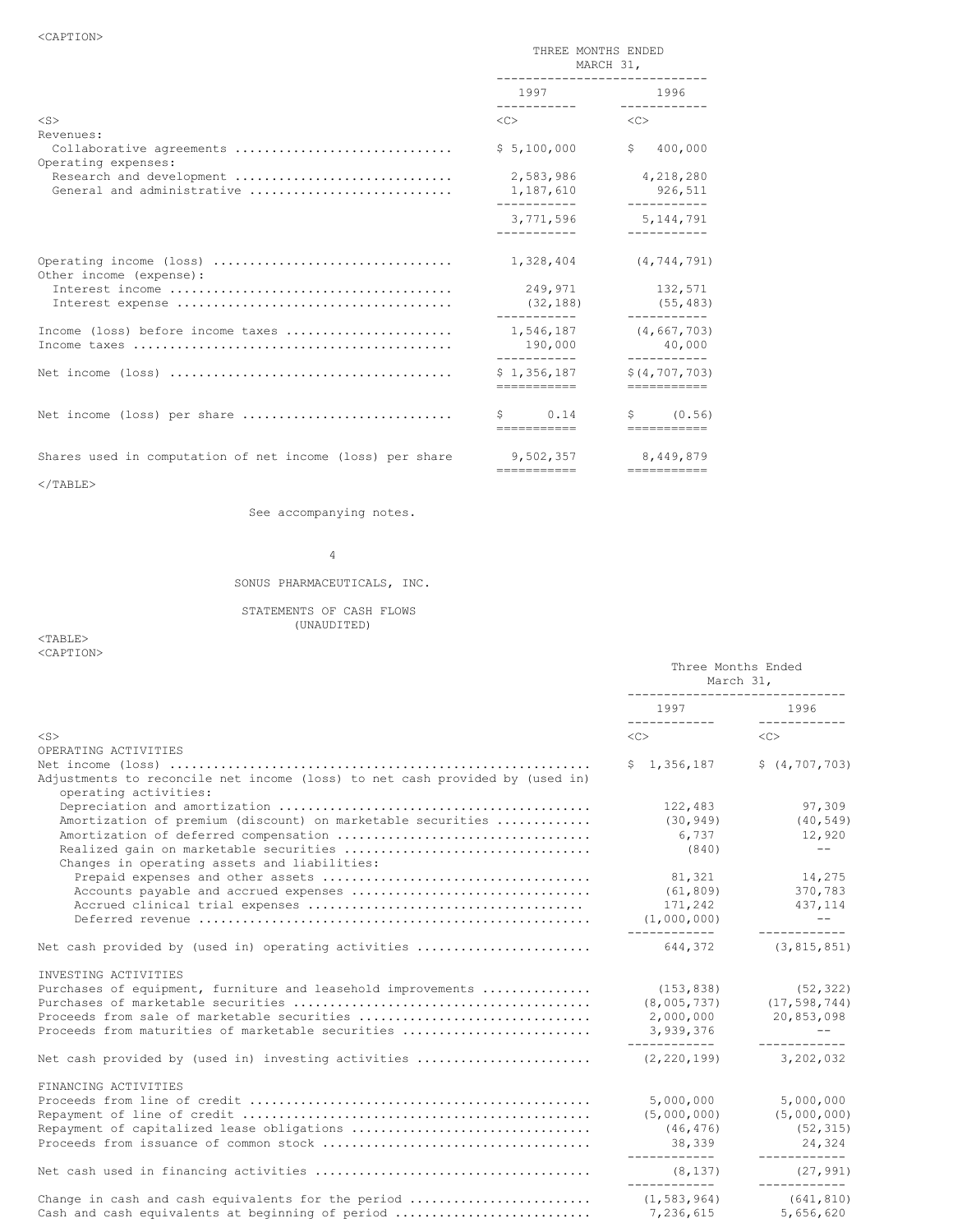| Supplemental cash flow information: |           |        |
|-------------------------------------|-----------|--------|
|                                     |           |        |
| $\langle$ /TABLE>                   | 40.000 \$ | 40.000 |

See accompanying notes.

5

SONUS PHARMACEUTICALS, INC. NOTES TO FINANCIAL STATEMENTS

MARCH 31, 1997 (UNAUDITED)

### 1. BASIS OF PRESENTATION

The unaudited financial statements have been prepared in accordance with generally accepted accounting principles for interim financial information and with the instructions to Form 10-Q. Accordingly, they do not include all of the information and footnotes required to be presented for complete financial statements. The accompanying financial statements reflect all adjustments (consisting only of normal recurring accruals) which are, in the opinion of management, necessary for a fair presentation of the results for the interim periods presented.

The financial statements and related disclosures have been prepared with the assumption that users of the interim financial information have read or have access to the audited financial statements for the preceding fiscal year. Accordingly, these financial statements should be read in conjunction with the audited financial statements and the related notes thereto included in the Form 10-K for the year ended December 31, 1996.

### 2. RECENT PRONOUNCEMENTS

In February 1997, the Financial Accounting Standards Board issued Statement No. 128, Earnings per Share, which is required to be adopted on December 31, 1997. At that time, the Company will be required to change the method currently used to compute earnings per share and to restate all prior periods. Under the new requirements for calculating primary earnings per share, the dilutive effect of stock options will be excluded. The impact of Statement No. 128 on the calculation of earnings per share for current and prior periods is not expected to be material.

6

#### ITEM 2. MANAGEMENT'S DISCUSSION AND ANALYSIS OF FINANCIAL CONDITION AND RESULTS OF OPERATIONS

#### OVERVIEW

Since its inception in October 1991, the Company has engaged in the research and development of proprietary contrast agents for use in ultrasound imaging. The Company has financed its research and development and clinical trials through payments received under agreements with its collaborative partners, private equity and debt financings, and an initial public offering completed in October 1995. Clinical trials of the Company's principal product under development, EchoGen(R) Emulsion, began in January 1994. The Company has completed various Phase 1, 2 and Phase 3 clinical trials of EchoGen since 1994 and, in August 1996 submitted a New Drug Application ("NDA") with the United States Food and Drug Administration ("FDA"). In November 1996, the Company filed a Marketing Authorization Application ("MAA") for EchoGen with the European Medicines Evaluation Agency ("EMEA").

On April 21, 1997, the United States District Court for the District of Columbia issued an order of preliminary injunction against the FDA from continuing any approval or review procedures with respect to EchoGen and three other ultrasound contrast agents until the FDA resolves the merits of various Citizen Petitions that have been filed with the FDA. The Citizen Petition filed by SONUS asks that all ultrasound contrast agents be regulated through the Center for Drug Evaluation and Research ("CDER") rather than through the Center for Devices and Radiological Health ("CDRH"). The Company is aware of two other Citizen Petitions which have been filed with the FDA on the same issue. The Company is unable to estimate how long the FDA will take to respond to the Citizen Petitions or what response the FDA will make to the Citizen Petitions, or the effect this action will have on the scheduled June 30, 1997 Medical Imaging Advisory Committee Meeting.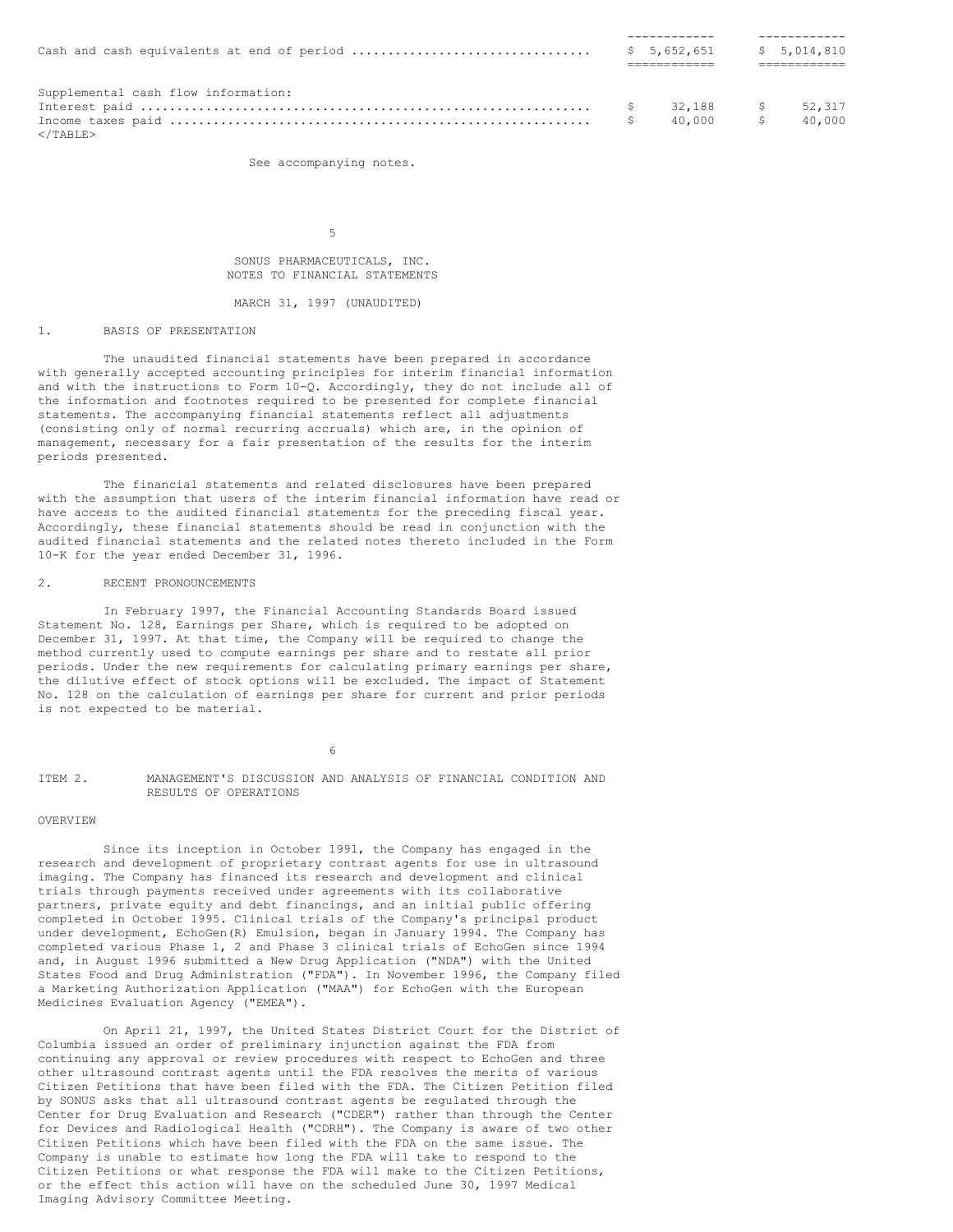The Company will not be able to commence sales of EchoGen unless and until it receives the appropriate regulatory approvals in the United States and the various international markets. To date, all of the Company's revenues have been derived from option and license payments that have been received under agreements for the collaborative development of EchoGen worldwide.

In May 1996, the Company formed a strategic alliance with Abbott Laboratories ("Abbott") for marketing and sale of EchoGen in the United States. Under the agreement, Abbott has agreed to pay the Company \$31.0 million in upfront, clinical support and milestone payments, of which \$14.0 million has been paid as of March 31, 1997. In addition, Abbott has purchased, for \$4.0 million, warrants to acquire 500,000 shares of common stock of the Company, equal to approximately six percent (6%) of the Company's outstanding common stock. The warrants are exercisable over five years at \$16.00 per share. In October 1996, the Company and Abbott entered into an agreement expanding Abbott's licensed territory to include Europe, Latin America, Canada, Middle East, Africa and certain Asia/Pacific countries. Under the October 1996 agreement, Abbott has agreed to pay the Company \$34.6 million in license and milestone payments, a portion of which will be credited against future royalties once EchoGen is approved for commercial sale. As of March 31, 1997, \$1.7 million has been paid.

In April 1993, the Company granted Daiichi Pharmaceutical Co. Ltd. ("Daiichi"), an option to acquire exclusive marketing and distribution rights to EchoGen in certain countries in the Pacific Rim. In March 1995, Daiichi exercised the option and entered into a license agreement with the Company. Under the option and license agreements, Daiichi has paid the Company option and license fees totaling \$9.8 million and \$3.0 million in the form of milestone payments and has agreed to pay an additional \$19.2 million in the form of milestone payments conditioned on the achievement of certain clinical development, regulatory and commercialization milestones in Japan. In addition to the option and license agreements, Daiichi entered into a convertible subordinated debenture purchase agreement with the Company in November 1993 under which the Company issued a convertible subordinated debenture to Daiichi in the principal amount of \$3.0 million, which was converted into 462,857 shares of common stock concurrently with the closing of the Company's initial public offering.

The Company's results of operations have varied and will continue to vary significantly from quarter to quarter and depend on, among other factors, the timing of fees and milestone payments made by collaborative partners, the entering into product license agreements by the Company and the timing and costs of the clinical trials conducted by the Company. The Company's current collaborative partners can terminate their agreements at any time, and there can be no assurance that the Company will receive any additional funding or milestone payments.

7

#### RESULTS OF OPERATIONS

Revenue from collaborative agreements increased to \$5.1 million for the three months ended March 31, 1997 as compared to \$400,000 for the three months ended March 31, 1996. The revenue in the current period represents regular quarterly payments from Abbott and Daiichi of \$1.0 million and \$0.4 million, respectively, as well as milestone payments from Abbott of \$3.7 million. The prior period revenue represents a regular quarterly payment under the Daiichi agreement.

Research and development expenses decreased to \$2.6 million for the three months ended March 31, 1997 from \$4.2 million for the three months ended March 31, 1996, primarily due to a decrease in clinical trial expenses resulting from the completion of two Phase 3 clinical trials of EchoGen in 1996.

General and administrative expenses increased to \$1.2 million for the three months ended March 31, 1997 from \$927,000 for the three months ended March 31, 1996, reflecting the implementation of marketing programs in anticipation of the FDA approval and planned product launch of EchoGen, and an increase in the costs of filing and prosecuting patent and trademark applications.

Interest income increased to \$250,000 for the three months ended March 31, 1997 from \$133,000 for the three months ended March 31, 1996 primarily reflecting a larger average invested cash balance as a result of payments from the Abbott and Daiichi strategic alliances.

Income taxes of \$190,000 and \$40,000 for the three months ended March 31, 1997 and 1996, respectively, were attributable to withholding taxes paid to Japan relating to the collaborative payments received from Daiichi and the Company's estimated 1997 first quarter federal income tax payment.

#### LIQUIDITY AND CAPITAL RESOURCES

The Company has financed its operations with payments from collaborative partners, proceeds from an initial public offering, proceeds from the issuance of stock and warrants, and a \$5.0 million line of credit. At March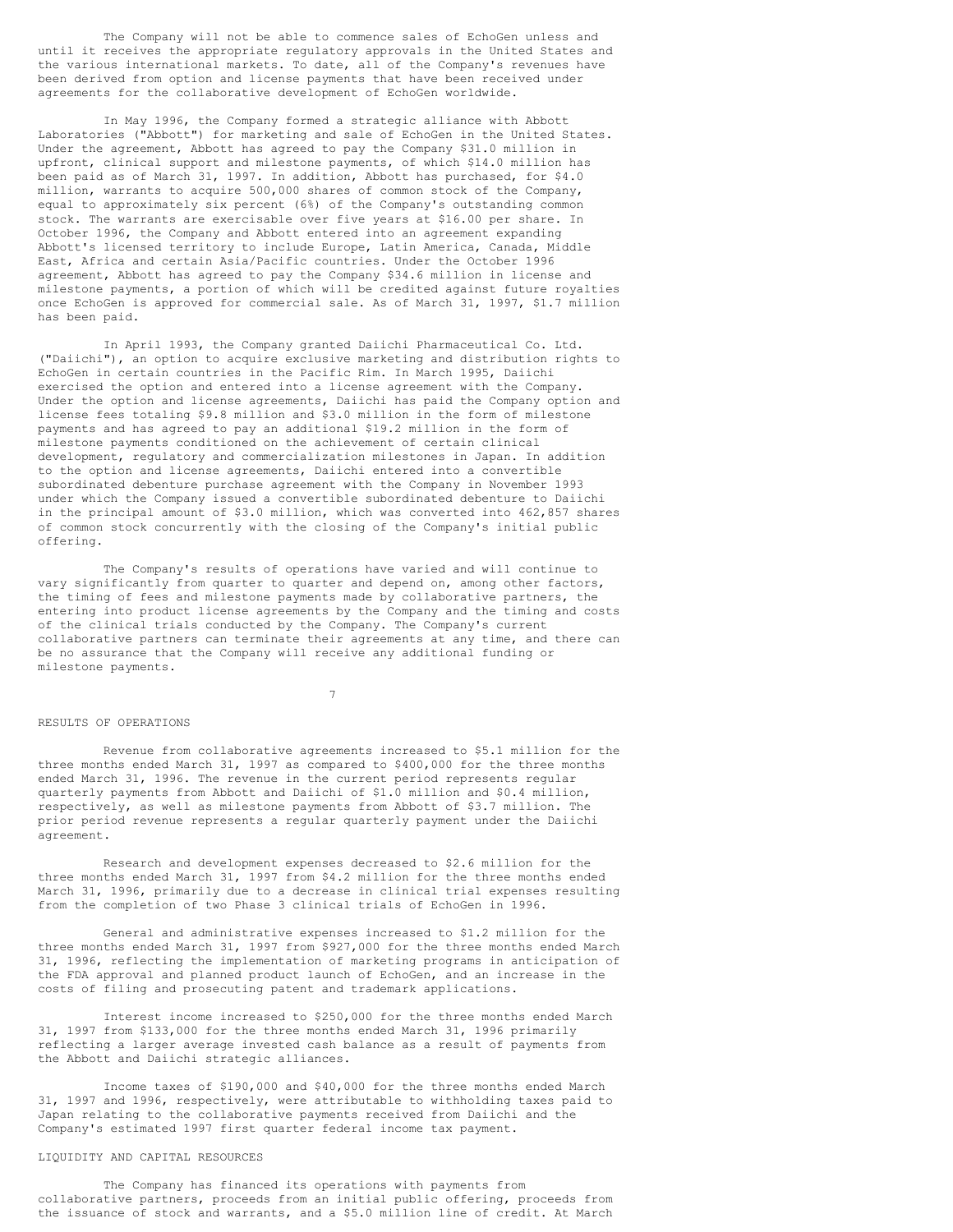31, 1997, the Company had cash, cash equivalents and marketable securities of \$25.6 million, compared to \$25.1 million at December 31, 1996. Cash provided by operations for the three months ended March 31, 1997 increased to \$644,000 as compared to cash used in operations of \$3.8 million for the three months ended March 31, 1996.

In August 1996, the Company renewed a loan agreement with Silicon Valley Bank which provides for a \$5.0 million revolving line of credit facility, which is secured by the tangible assets of the Company. At March 31, 1997 there was \$5.0 million outstanding under the line of credit. The line of credit expires in August 1997 and bears interest at the prime rate plus 1.0% per annum and the Company is required to maintain certain minimum balances of cash, cash equivalents and marketable securities.

The Company expects that its cash needs will increase significantly in future periods due to ongoing and planned clinical trials and higher administrative and marketing expenses as the Company prepares for commercialization of EchoGen. The Company estimates that existing cash, cash equivalents and marketable securities will be sufficient to meet the Company's capital requirements for at least the next 12 months. The Company's future capital requirements will, however, depend on many factors, including the progress of the Company's research and development programs, clinical trials, the time and costs required to gain regulatory approvals, the ability of the Company to obtain and retain continued funding from third parties under collaborative agreements, the costs of filing, prosecuting and enforcing patents, patent applications, patent claims and trademarks, the costs of marketing and distribution, the status of competing products and the market acceptance of the Company's products, if and when approved. The Company may have to raise substantial additional funds to complete development of any product or to commercialize any products if and when approved by the FDA. There can be no assurance that additional financing will be available on acceptable terms, if at all.

8

#### FORWARD-LOOKING STATEMENTS

This 10-Q report contains trend analysis and other forward-looking statements. As discussed in the Company's annual report on From 10-K filed March 19, 1997, actual results could differ materially from those projected in the forward-looking statements as a result of the following factors, among others: uncertainty of governmental regulatory requirements in the U.S. and foreign countries; lengthy regulatory approval process; uncertainty of safety and efficacy; uncertainty of clinical trials; uncertainty of market acceptance; competitive products; future capital requirements and uncertainty of additional funding and dependence on third parties for manufacturing, marketing and sales.

9

ITEM 6. EXHIBITS AND REPORTS ON FORM 8-K

(A) EXHIBITS

 $<$ TABLE> <CAPTION>

|                                        | NUMBER | DESCRIPTION                                |
|----------------------------------------|--------|--------------------------------------------|
|                                        |        |                                            |
| $\langle$ S>                           |        | $\langle C \rangle$                        |
|                                        | 11.1   | Computation of net income (loss) per share |
|                                        |        | Financial Data Schedule                    |
| $2$ / $m \lambda$ $n \tau$ $n \lambda$ |        |                                            |

</TABLE>

(B) REPORTS ON FORM 8-K

The Company filed no reports on Form 8-K during the quarter ended March 31, 1997.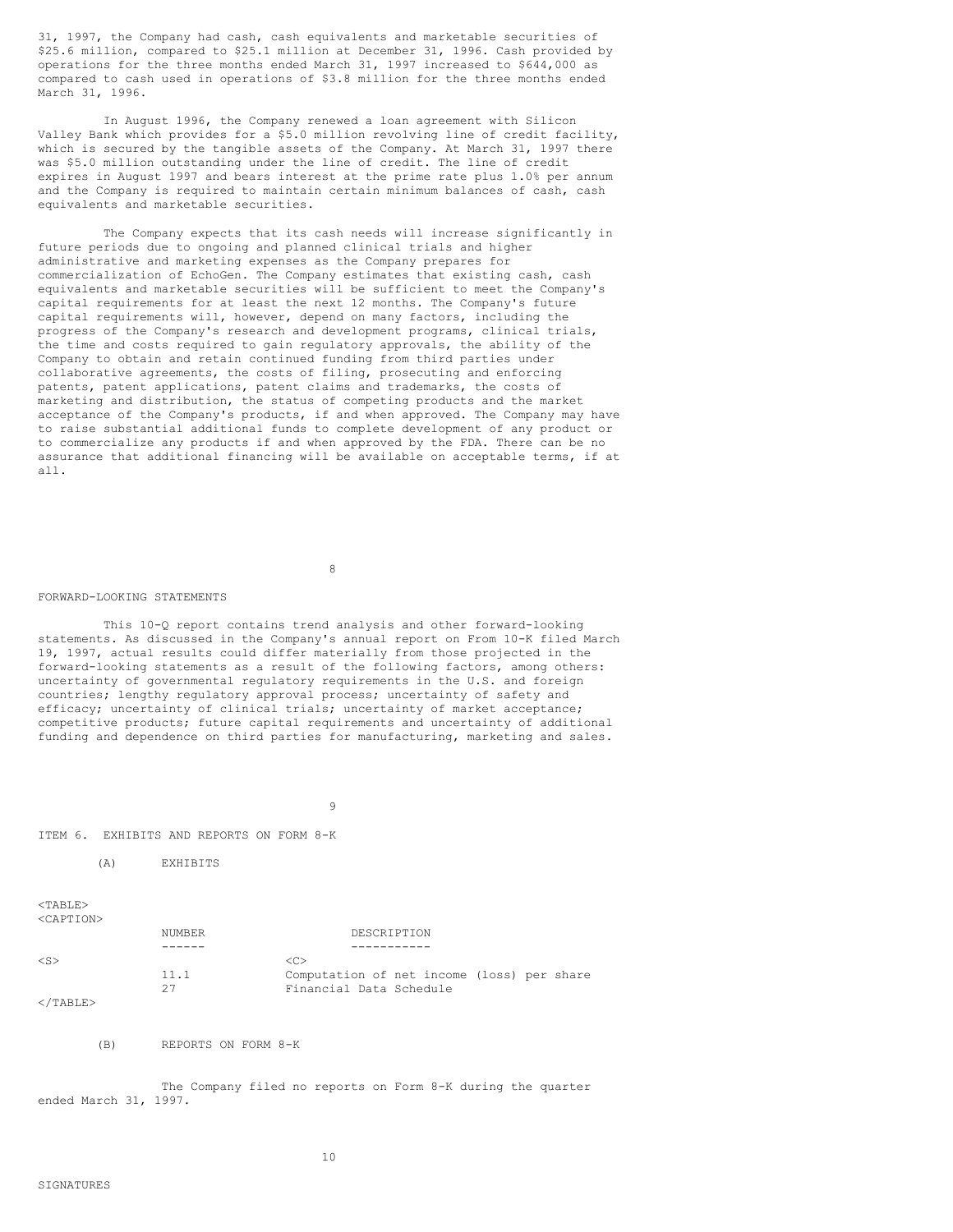In accordance with the requirements of the Exchange Act, the registrant caused this report to be signed on its behalf by the undersigned, thereunto duly authorized.

SONUS PHARMACEUTICALS, INC.

Date: May 8, 1997 By: /s/ Gregory Sessler ---------------------------------------------- Gregory Sessler Chief Financial Officer and Assistant Secretary

11

EXHIBIT INDEX

 $<$ TABLE $>$ <CAPTION>

| Number            | Description                                |
|-------------------|--------------------------------------------|
|                   |                                            |
| <s></s>           | $\langle C \rangle$                        |
| 11.1              | Computation of net income (loss) per share |
| 27                | Financial Data Schedule                    |
| $\langle$ /TABLE> |                                            |

10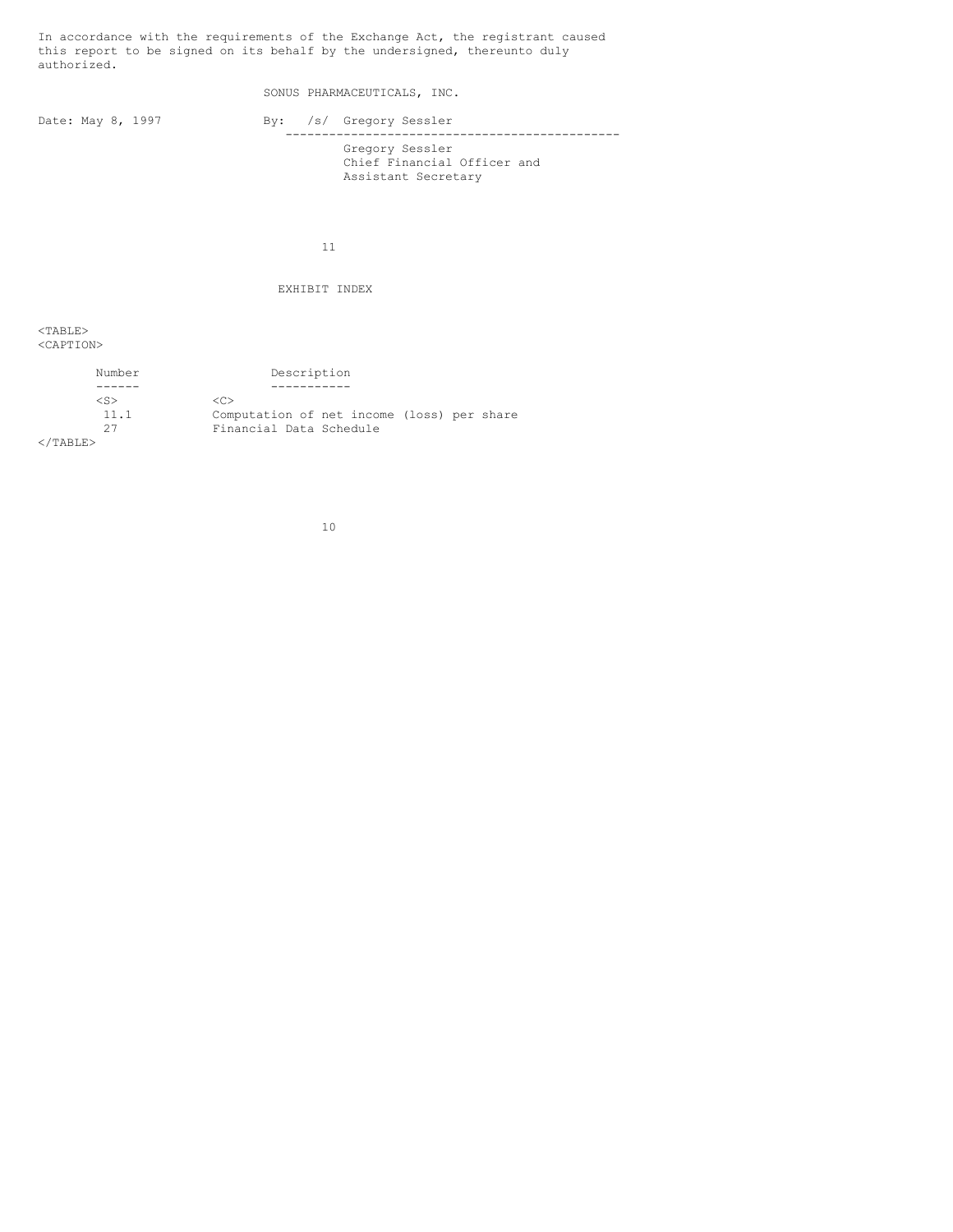# SONUS PHARMACEUTICALS, INC.

## COMPUTATION OF NET INCOME (LOSS) PER SHARE

## $<$ TABLE $>$ <CAPTION>

|                                                                                                                  | Three Months Ended<br>March 31, |                                  |
|------------------------------------------------------------------------------------------------------------------|---------------------------------|----------------------------------|
|                                                                                                                  | 1997                            | 1996                             |
| $<$ S><br>Net income $(\text{loss})$                                                                             | < <sub><br/>\$1,356,187</sub>   | <<<br>\$(4, 707, 703)<br>_______ |
| Weighted average shares outstanding<br>Net effect of common stock equivalents<br>using the treasury stock method | 8,531,352<br>971,005            | 8,449,879                        |
| Shares used in computation of net<br>income (loss) per share $\ldots, \ldots, \ldots$                            | 9,502,357                       | 8,449,879<br>--------            |
| Net income (loss) per share                                                                                      |                                 | $0.14$ \$<br>(0.56)              |

 $<$ /TABLE>

12